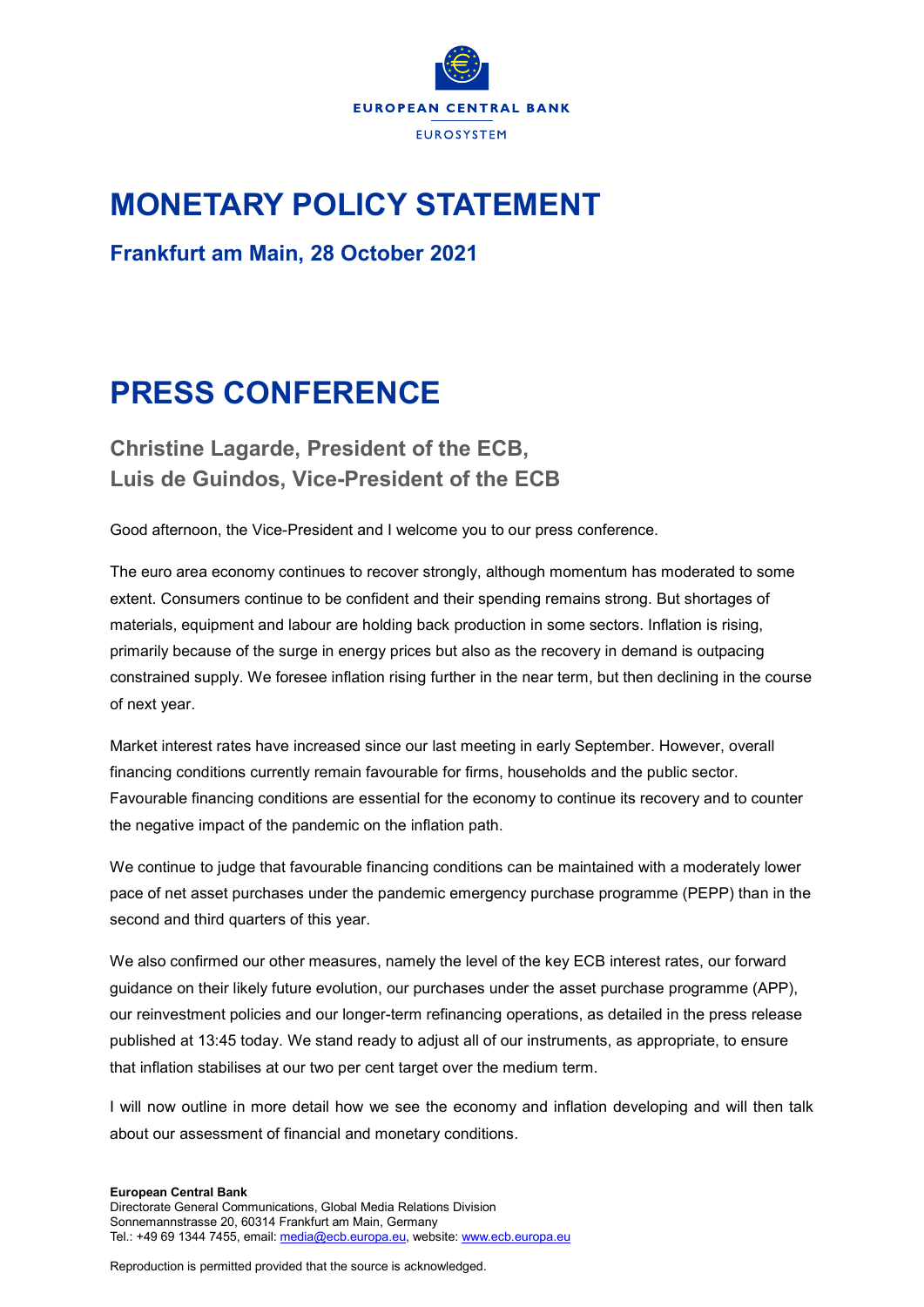### Economic activity

The economy continued to grow strongly in the third quarter, even though momentum moderated to some extent. We still expect output to exceed its pre-pandemic level by the end of the year.

The grip of the pandemic on the economy has visibly weakened, with restrictions being lifted as a result of successful health measures and large numbers of people now vaccinated. This is supporting consumer spending, especially on entertainment, dining, travel and transportation. But higher energy prices may reduce purchasing power in the months to come.

The recovery in domestic and global demand is also supporting production and business investment. That said, shortages of materials, equipment and labour are holding back the manufacturing sector. Delivery times have lengthened considerably, and transport costs and energy prices have surged. These constraints are clouding the outlook for the coming quarters.

The labour market continues to improve. Unemployment has fallen and the number of people in job retention schemes is down significantly from the peak last year. This supports the prospect of higher incomes and increased spending. But, both the number of people in the labour force and the hours worked in the economy remain below their pre-pandemic levels.

To sustain the recovery, targeted and coordinated fiscal support should continue to complement monetary policy. This support will also help the economy adjust to the structural changes that are under way. An effective implementation of the Next Generation EU programme and the "Fit for 55" package will contribute to a stronger, greener and more even recovery across euro area countries.

### Inflation

Inflation increased to 3.4 per cent in September. We expect it to rise further this year. But while the current phase of higher inflation will last longer than originally expected, we expect inflation to decline in the course of next year.

The upswing in inflation largely reflects a combination of three factors. First, energy prices – especially for oil, gas and electricity – have risen sharply. In September, energy inflation accounted for about half of overall inflation. Second, prices are also going up because recovering demand related to the reopening of the economy is outpacing supply. These dynamics are especially visible in the prices of consumer services, as well as the prices of goods affected most strongly by supply shortages. And finally, base effects related to the end of the VAT cut in Germany are still contributing to higher inflation.

#### **European Central Bank**

Reproduction is permitted provided that the source is acknowledged.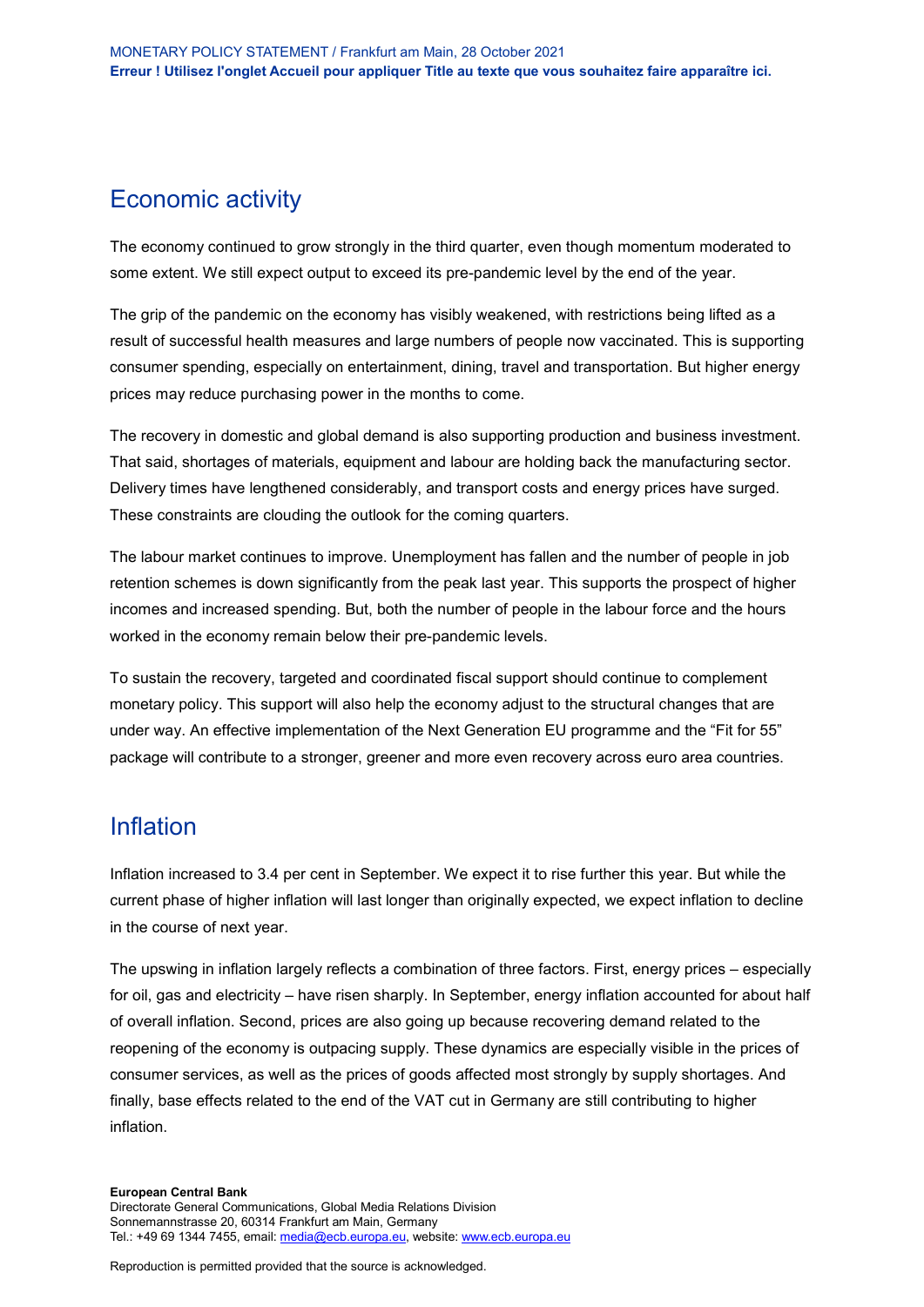We expect the influence of all three factors to ease in the course of 2022 or to fall out of the year-onyear inflation calculation. As the recovery continues, the gradual return of the economy to full capacity will underpin a rise in wages over time. Market and survey-based measures of longer-term inflation expectations have moved closer to two per cent. These factors will support underlying inflation and the return of inflation to our target over the medium term.

#### Risk assessment

The recovery continues to depend on the course of the pandemic and further progress with vaccinations. We see the risks to the economic outlook as broadly balanced. In the near term, supply bottlenecks and rising energy prices are the main risks to the pace of recovery and the outlook for inflation. If supply shortages and higher energy prices last longer, these could slow down the recovery. At the same time, if persistent bottlenecks feed through into higher than anticipated wage rises or the economy returns more quickly to full capacity, price pressures could become stronger. However, economic activity could outperform our expectations if consumers become more confident and save less than currently expected.

### Financial and monetary conditions

Growth and medium-term inflation dynamics still depend on favourable financing conditions for all sectors of the economy. Market interest rates have increased. Nevertheless, financing conditions for the economy remain favourable, not least because bank lending rates for firms and households remain at historically low levels. While there was a pick-up in September, lending to firms remains moderate. This continues to reflect the fact that firms generally need less external funding, since these have high cash holdings and are increasingly retaining their earnings. Lending to households remains strong, driven by demand for mortgages. Our most recent bank lending survey shows that credit conditions for firms stabilised and were supported – for the first time since 2018 – by a reduction in banks' risk perceptions. By contrast, banks are taking a slightly more cautious approach to housing loans and have tightened their lending standards for these loans accordingly. Bank balance sheets continue to be supported by favourable funding conditions and remain solid.

Reproduction is permitted provided that the source is acknowledged.